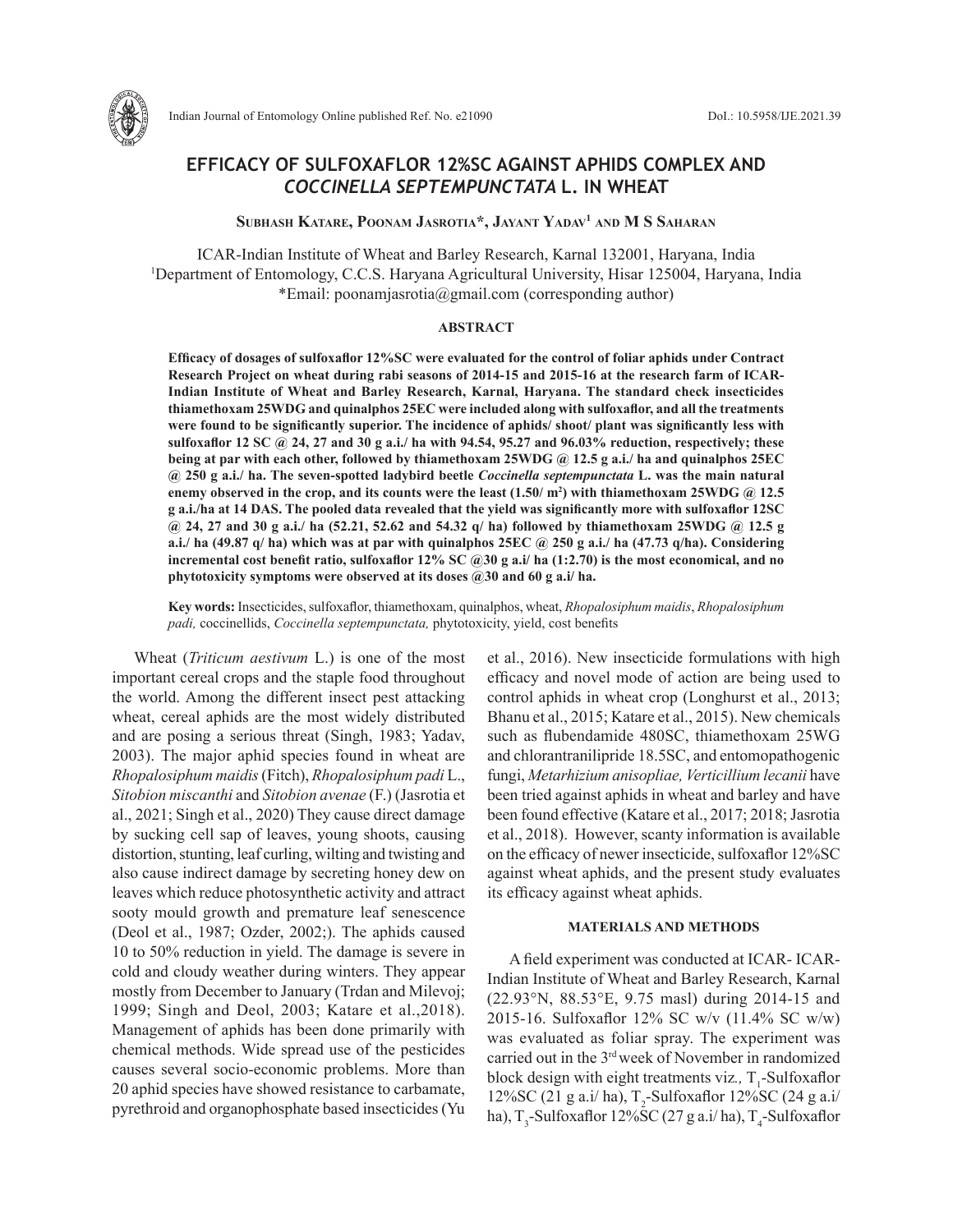12%SC (30 g a.i/ ha),  $T_s$ -Thiamethoxam 25%WDG  $(12.5 \text{ g a.} i/\text{ha})$ , T<sub>6</sub>-Quinalphos 25%EC (250 g a.i/ ha),  $T_7$ -Sulfoxaflor 12%SC (60 g a.i/ ha) and  $T_8$ -Untreated control; and with three replications using variety HD 2967. A plot size of  $7.5 \text{ m}^2$  was maintained, and standard package of practices followed (Kumar et al., 2001; Anonymous, 2014). The insecticidal sprays were applied just after mean infestation reached 20 aphids/ shoot/ plant or above. Five shoots from each treatment were selected randomly for recording the aphid incidence, with pre-count done 24 hr before spray and post-counts at 1, 3, 7 and 14 days after treatment (DAT). Only live aphids were counted, and of *R. maidis*  and *R. padi*. The natural enemy that was observed was the seven-spotted ladybird beetle *Coccinella septempunctata* L. The occurrence of this beetle (adults and grubs) was observed in  $1 \text{ m}^2$  quadrat in three spots in treated plots. At maturity, grain yield was recorded on whole plot basis and converted in q/ ha. Sulfoxaflor 12%SC (30g a.i/ha)  $(T_4)$  was evaluated for both efficacy and phytotoxicity while sulfoxaflor 12%SC (60g a.i/ ha)  $(T_7)$  for only phytotoxicity. For benefit cost analysis, the cost of insecticidal application was calculated as cost of insecticide+ labour charges+ machine cost etc. Similarly, the price of harvested wheat was calculated as per the prevailing market rate. The data were subjected to ANOVA and treatment means were separated by least significant difference test (Gomez and Gomez, 1984).

## **RESULTS AND DISCUSSION**

The pooled data for 2014-15 and 2015-16 revealed that before spraying, incidence ranged from 33.20 to 30.20 aphids/ tiller/ plant and did not vary significantly. All the treatments were significantly superior over the control in respect of reducing foliar aphids. One day after the spray, leasr counts (4.00 aphids/ tiller/ plant) were observed in  $T_4$  (sulfoxaflor 12%SC  $\omega$  30 g a.i/ ha). However, it was statistically at par with its dose  $(a)$  27g a.i/ ha- 4.43 aphids/ tiller/ plant and also  $(a)$  24 g a.i/ ha- 4.87 aphids/ tiller/ plant. Three days after the spray, again  $T<sub>4</sub>$  i.e was superior (0.87 aphids/ tiller/ plant) but statistically at par with its dose at 27 g a.i/ ha (1.30 aphids/ tiller/ plant 0 (Table 1). At 7 and 14 days after the spray, similar results were obtained followed by standard T<sub>5</sub> (thiamethoxam 25WDG  $@$  12.5 g a.i./ ha) and  $T_6$  (quinalphos 25EC  $\omega$  250 g a.i./ ha). In untreated control plot, maximum number of aphids/ tillar/ plant were observed as 33.43, 33.43, 33.47 and 27.27 at 1, 3, 7 and 14 days after spray, respectively. The occurrence of *C. septempunctata* was non-significant at precount, and the least  $(1.50/m^2)$  in the standard check T<sub>5</sub> at 14 days after spraying (Table 2).

These observations agree with those of Chandi (2019). Comprehensive evaluation of field efficacy indicated that sulfoxaflor had quick acting properties and long persistent effects and it should be used

| S.          | Treatments    | Dose               |                      | Before spray (BS) |           | 1 Day after spray    |                 |        | 3 Day after spray    |                 |        |
|-------------|---------------|--------------------|----------------------|-------------------|-----------|----------------------|-----------------|--------|----------------------|-----------------|--------|
| No.         |               | $(g \text{ a.i.})$ | (Mean no. of aphids/ |                   |           | (Mean no. of aphids/ |                 |        | (Mean no. of aphids/ |                 |        |
|             |               | ha)                | shoot/plant)         |                   |           | shoot/plant          |                 |        | shoot/plant          |                 |        |
|             |               |                    |                      | 2014-15 2015-16   | Pooled    |                      | 2014-15 2015-16 | Pooled |                      | 2014-15 2015-16 | Pooled |
|             |               |                    |                      |                   | mean      |                      |                 | mean   |                      |                 | mean   |
| $T_{1}$     | Sulfoxaflor   | 21                 | 30.20                | 30.33             | 30.27     | 8.40                 | 2.73            | 5.57   | 3.07                 | 1.67            | 2.37   |
|             | $12\%$ SC     |                    | $(5.54)$ *           | (5.54)            | (5.54)    | (2.98)               | (1.80)          | (2.46) | (1.89)               | (1.47)          | (1.69) |
| $T_{2}$     | Sulfoxaflor   | 24                 | 31.60                | 27.00             | 29.30     | 7.80                 | 1.93            | 4.87   | 2.40                 | 1.20            | 1.80   |
|             | $12\%$ SC     |                    | (5.66)               | (5.24)            | (5.46)    | (2.88)               | (1.55)          | (2.32) | (1.70)               | (1.30)          | (1.52) |
| $T_{3}$     | Sulfoxaflor   | 27                 | 32.53                | 31.33             | 31.93     | 7.00                 | 1.87            | 4.43   | 1.60                 | 1.00            | 1.30   |
|             | $12\%$ SC     |                    | (5.75)               | (5.63)            | (5.69)    | (2.74)               | (1.53)          | (2.22) | (1.45)               | (1.22)          | (1.34) |
| $T_{4}$     | Sulfoxaflor   | 30                 | 29.40                | 28.27             | 28.83     | 6.80                 | 1.20            | 4.00   | 0.93                 | 0.80            | 0.87   |
|             | $12\%$ SC     |                    | (5.45)               | (5.36)            | (5.41)    | (2.70)               | (1.30)          | (2.12) | (1.19)               | (1.14)          | (1.17) |
| $T_{\zeta}$ | Thiamethoxam  | 12.5               | 32.07                | 31.33             | 31.70     | 8.40                 | 2.20            | 5.30   | 3.93                 | 1.47            | 2.70   |
|             | 25% WDG       |                    | (5.70)               | (5.64)            | (5.67)    | (2.98)               | (1.64)          | (2.41) | (2.10)               | (1.39)          | (1.79) |
| $T_{6}$     | Quinalphos    | 250                | 32.80                | 28.27             | 30.53     | 11.60                | 4.20            | 7.90   | 7.67                 | 1.87            | 4.77   |
|             | 25% EC        |                    | (5.76)               | (5.36)            | (5.57)    | (3.47)               | (2.16)          | (2.90) | (2.86)               | (1.54)          | (2.29) |
| $T_{7}$     | Untreated     |                    | 33.20                | 29.27             | 31.23     | 35.30                | 31.67           | 33.43  | 38.20                | 28.67           | 33.43  |
|             | Check         |                    | (5.80)               | (5.45)            | (5.63)    | (5.97)               | (5.66)          | (5.82) | (6.22)               | (5.40)          | (5.82) |
|             | $SE \pm$      |                    | 0.14                 | 0.16              | 0.11      | 0.09                 | 0.12            | 0.07   | 0.08                 | 0.08            | 0.07   |
|             | $CD (p=0.05)$ |                    | <b>NS</b>            | NS                | <b>NS</b> | 0.27                 | 0.36            | 0.22   | 0.25                 | 0.25            | 0.20   |

Table 1. Efficacy of doses of ssulfoxaflor 12% SC against foliar aphids in wheat

\* Figures in parentheses  $\sqrt{n+0.5}$  values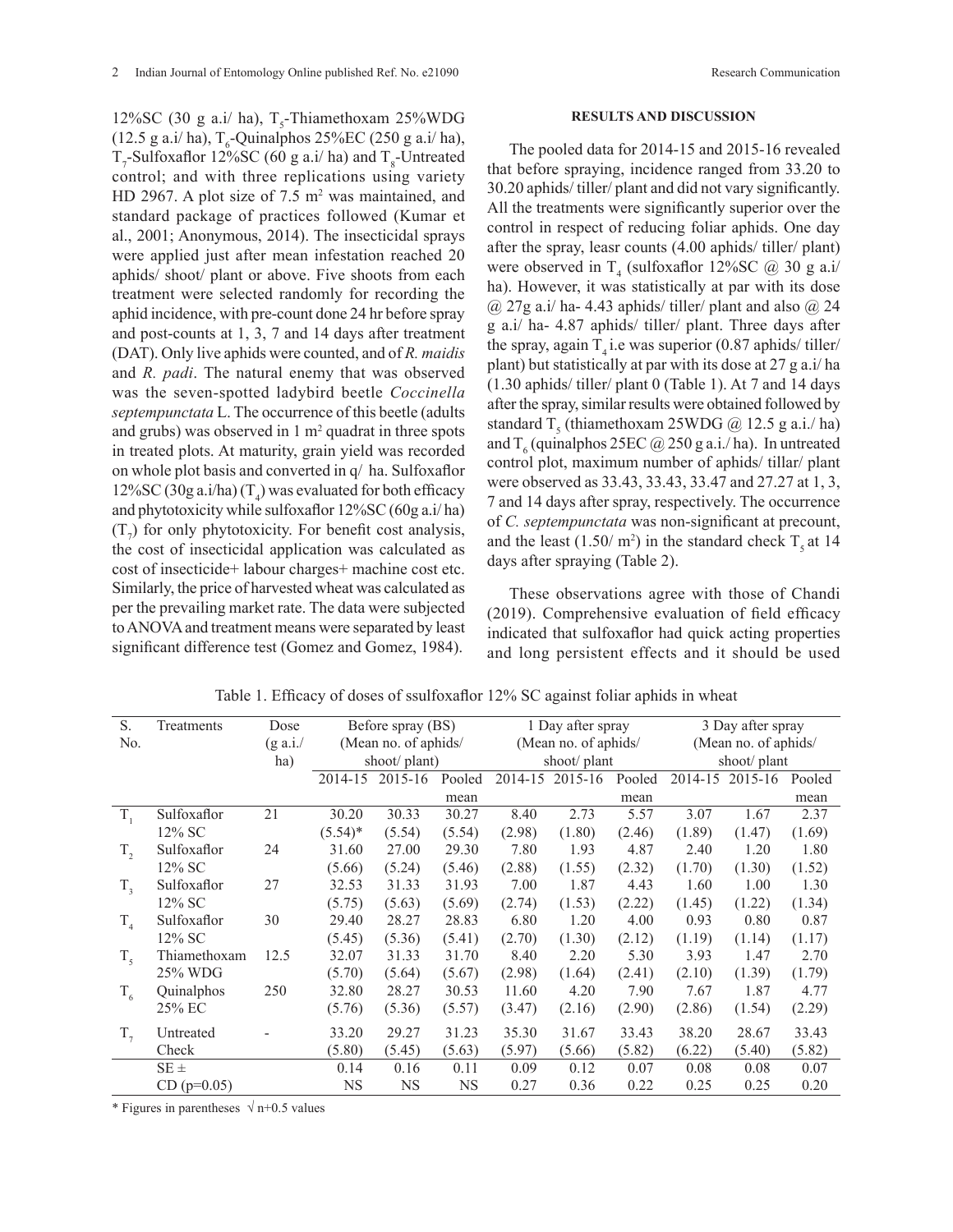Efficacy of sulfoxaflor 12%SC against aphids complex and *Coccinella septempunctata* L. in wheat 3 Subhash Katare et al.

| Sr.     | Treatments        | Dose               | 7 Days after |                                               |        | 14 Days after |        |        | Pooled        | % reduc-                |                | $\mathcal{C}$ . |
|---------|-------------------|--------------------|--------------|-----------------------------------------------|--------|---------------|--------|--------|---------------|-------------------------|----------------|-----------------|
| No.     |                   | $(g \text{ a.i.})$ | spray        |                                               |        | spray         |        |        | mean          | tion<br>septempunctata/ |                |                 |
|         |                   | ha)                | (Mean no. of |                                               |        | (Mean no. of  |        |        | popula-       | m <sup>2</sup><br>over  |                |                 |
|         |                   |                    | aphids/      |                                               |        | aphids/       |        |        | tion          | control                 | (Pooled mean   |                 |
|         |                   |                    |              | shoot/ plant)                                 |        | shoot/plant   |        |        | $(2014 - 15)$ |                         | $2014 - 15$ to |                 |
|         |                   |                    |              |                                               |        |               |        |        | to            |                         | $2015 - 16$    |                 |
|         |                   |                    |              | 2014-15 2015-16 Pooled 2014-15 2015-16 Pooled |        |               |        |        | $2015 - 16$   |                         | Before         | 14 Day          |
|         |                   |                    |              |                                               | mean   |               |        | mean   |               |                         | spray          | After           |
|         |                   |                    |              |                                               |        |               |        |        |               |                         |                | Spray           |
| $T_{1}$ | Sulfoxaflor       | 21                 | 0.80         | 1.13                                          | 0.97   | 0.00          | 0.00   | 0.00   | 2.23          | 93.03                   | 1.33           | 2.77            |
|         | 12% SC            |                    | $(1.14)^*$   | (1.27)                                        | (1.21) | (0.71)        | (0.71) | (0.71) |               |                         | (1.35)         | (1.81)          |
| $T_{2}$ | Sulfoxaflor       | 24                 | 0.00         | 0.60                                          | 0.30   | 0.00          | 0.00   | 0.00   | 1.74          | 94.54                   | 1.51           | 2.14            |
|         | 12% SC            |                    | (0.71)       | (1.05)                                        | (0.89) | (0.71)        | (0.71) | (0.71) |               |                         | (1.42)         | (1.62)          |
| $T_{3}$ | Sulfoxaflor       | 27                 | 0.00         | 0.60                                          | 0.30   | 0.00          | 0.00   | 0.00   | 1.51          | 95.27                   | 1.51           | 2.08            |
|         | 12% SC            |                    | (0.71)       | (1.05)                                        | (0.89) | (0.71)        | (0.71) | (0.71) |               |                         | (1.42)         | (1.61)          |
| $T_{4}$ | Sulfoxaflor       | 30                 | 0.00         | 0.40                                          | 0.20   | 0.00          | 0.00   | 0.00   | 1.27          | 96.03                   | 1.60           | 2.01            |
|         | 12% SC            |                    | (0.71)       | (0.95)                                        | (0.84) | (0.71)        | (0.71) | (0.71) |               |                         | (1.45)         | (1.58)          |
| $T_5$   | Thiamethoxam 12.5 |                    | 1.13         | 1.60                                          | 1.37   | 2.00          | 0.00   | 1.00   | 2.59          | 91.88                   | 1.27           | 1.50            |
|         | 25% WDG           |                    | (1.28)       | (1.44)                                        | (1.36) | (1.58)        | (0.71) | (1.22) |               |                         | (1.33)         | (1.41)          |
| $T_{6}$ | Quinalphos        | 250                | 7.53         | 2.40                                          | 4.97   | 4.33          | 0.00   | 2.17   | 4.95          | 84.48                   | 1.45           | 1.57            |
|         | 25% EC            |                    | (2.83)       | (1.70)                                        | (2.34) | (2.20)        | (0.71) | (1.63) |               |                         | (1.40)         | (1.44)          |
| $T_{7}$ | Untreated         |                    | 40.50        | 26.73                                         | 33.47  | 35.20         | 19.33  | 27.27  | 31.90         |                         | 1.73           | 5.49            |
|         | Check             |                    | (6.38)       | (5.22)                                        | (5.83) | (5.97)        | (4.44) | (5.27) |               |                         | (1.49)         | (2.45)          |
|         | $SE \pm$          |                    | 0.06         | 0.07                                          | 0.03   | 0.05          | 0.07   | 0.03   |               |                         | 0.04           | 0.04            |
|         | $CD (p=0.05)$     |                    | 0.18         | 0.20                                          | 0.10   | 0.17          | 0.23   | 0.11   |               |                         | <b>NS</b>      | 0.12            |

|  |  | Table 2. Efficacy of doses of Sulfoxaflor 12%SC against foliar aphids in wheat |  |  |  |
|--|--|--------------------------------------------------------------------------------|--|--|--|
|  |  |                                                                                |  |  |  |

\*Figures in parentheses  $\sqrt{n+0.5}$  values

Table 3. Economics of treatments (pooled data, 2014-15, 2015-16)

| Sr.<br>No. | Treatments                 | Dose<br>$(g \text{ a.i.})$<br>ha) | Yield<br>(q/ha) | Additional<br>yield over<br>control | Additional<br>income<br>over control | *Cost of<br>cultivation<br>(Rs.) | Gross<br>income<br>(Rs.) | <b>Net</b><br>income<br>(Rs.) | B:C ratio |
|------------|----------------------------|-----------------------------------|-----------------|-------------------------------------|--------------------------------------|----------------------------------|--------------------------|-------------------------------|-----------|
|            |                            |                                   |                 | q/ha                                | (Rs.)                                |                                  |                          |                               |           |
| T.         | Sulfoxaflor 12% SC         | 21                                | 50.29           | 6.52                                | 8802                                 | 26207                            | 67892                    | 41685                         | 1:2.59    |
| $T_{2}$    | Sulfoxaflor 12% SC         | 24                                | 52.21           | 8.44                                | 11394                                | 26467                            | 70484                    | 44017                         | 1:2.66    |
| $T_{3}$    | Sulfoxaflor 12% SC         | 27                                | 52.62           | 8.85                                | 11947                                | 26812                            | 71037                    | 44225                         | 1:2.65    |
| $T_{4}$    | Sulfoxaflor 12% SC         | 30                                | 54.32           | 10.55                               | 14242                                | 27187                            | 73332                    | 46145                         | 1:2.70    |
| $T_{5}$    | Thiamethoxam<br>$25\%$ WDG | 12.5                              | 49.87           | 6.10                                | 8235                                 | 26567                            | 67325                    | 40758                         | 1:2.53    |
| $T_{6}$    | Quinalphos 25% EC          | 250                               | 47.73           | 3.96                                | 5346                                 | 26422                            | 64436                    | 38014                         | 1:2.44    |
| $T_{7}$    | <b>Untreated Check</b>     | $\overline{\phantom{a}}$          | 43.77           | $\overline{\phantom{a}}$            | $\overline{\phantom{a}}$             | 23937                            | 59090                    | 35153                         | 1:2.47    |
|            | $SE \pm$                   |                                   | 1.26            | $\overline{\phantom{a}}$            |                                      |                                  |                          |                               |           |
|            | $CD (p=0.05)$              |                                   | 3.88            | $\overline{\phantom{a}}$            |                                      |                                  |                          |                               |           |

Total cost of cultivation except insecticide control: Rs. 23495/-; Rs. 24378/- (Avg. Rs. 23937/-); Price of wheat grains: Rs. 1200/q; Rs.500/-  $(Avg. Rs.1350/-);$  \*Cost of cultivation = Cost of insecticide + labour + insecticide application + machine charges; Cost of insecticides: 1. Sulfoxaflor 12% SC: (Rs. 2270, 2530, 2875, 3250/ha) 2. Thiamethoxam 25% WDG: (Rs.2630/ha) 3. Quinalphos 25% EC: (Rs. 2485/ha)

alternatively with other insecticides for the control of wheat aphids (Babcock et al., 2011; Xin et al., 2019). Annetts et al. (2012) observed that sulfoxaflor demonstrated very good control of all major species of aphids infesting cereals, like oat aphid (*R. padi*), corn aphid (*R. maidis*), grain aphid (*S. miscanthi*) and rose grain aphid (*Metopolophium dirhodum*). The pooled data revealed that among the treatments % reduction of aphids ranged between 84.48 to 96.03%, with maximum being with  $T<sub>4</sub>$  (96.03); and standard check  $T<sub>5</sub>$  (thiamethoxam 25WDG @ 12.5 g a.i./ ha) and  $T<sub>6</sub>$ (quinalphos  $25EC$  @  $250$  g a.i./ ha) led to 84.15 and 76.37% reduction, respectively (Table 2). The data for phytotoxicity were observed at 1, 7 and 14 DAT. The observations for the specific parameters like chlorosis, necrosis, wilting, hyponasty and epinasty were noted. There were no adverse effects of higher doses of sulfoxaflor 12% SC  $(a)$  30 and 60 g a.i/ ha on plants.